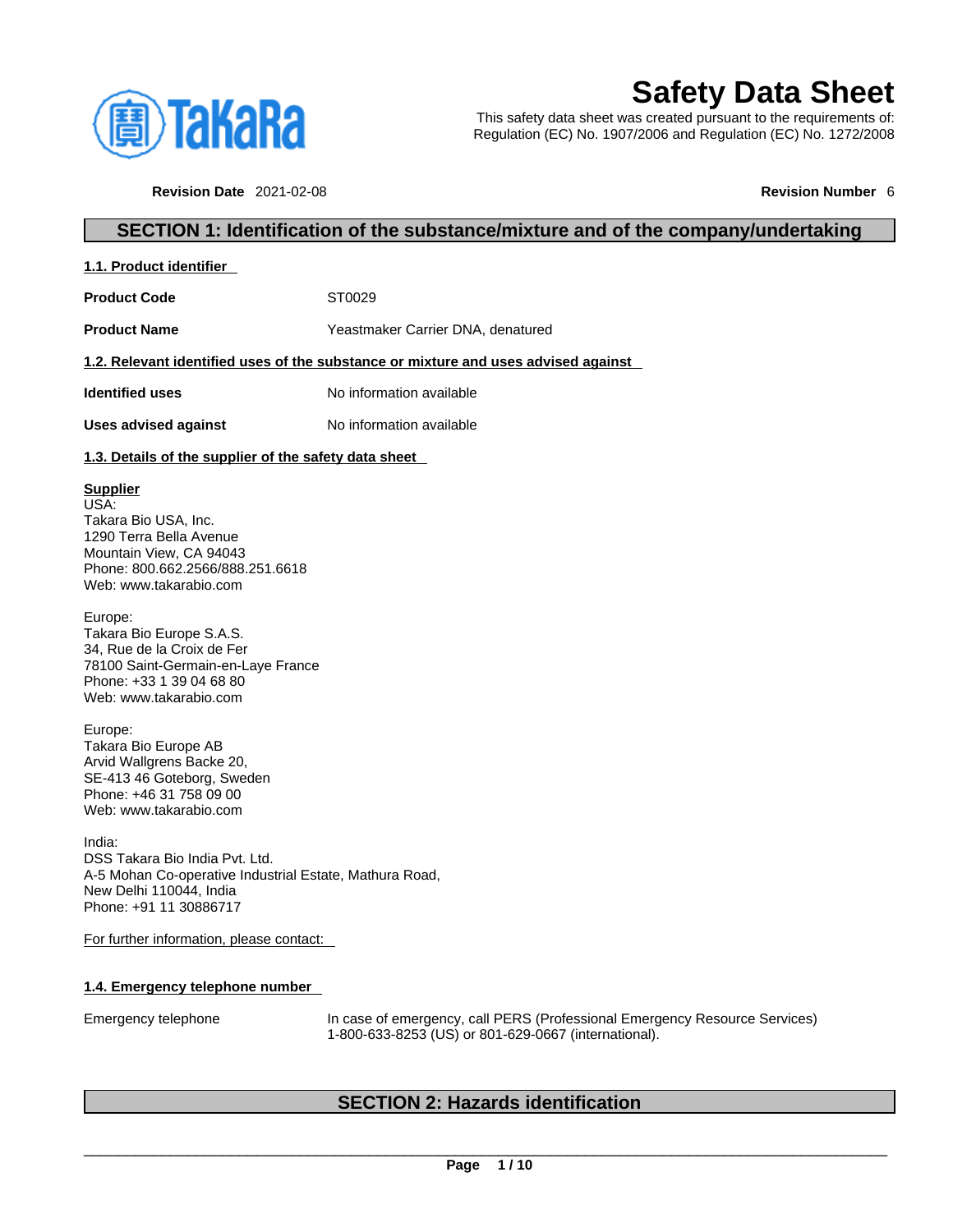#### **2.1. Classification of the substance or mixture** *Regulation (EC) No 1272/2008*

This mixture is classified as not hazardous according to regulation (EC) 1272/2008 [CLP]

### **2.2. Label elements**

This mixture is classified as not hazardous according to regulation (EC) 1272/2008 [CLP] **Hazard statements** This mixture is classified as not hazardous according to regulation (EC) 1272/2008 [CLP]

#### **2.3. Other hazards**

No information available.

### **SECTION 3: Composition/information on ingredients**

### **3.1 Substances**

Not applicable

**3.2 Mixtures** 

### **Full text of H- and EUH-phrases: see section 16**

*Acute Toxicity Estimate No information available* 

This product does not contain candidate substances of very high concern at a concentration >=0.1% (Regulation (EC) No. 1907/2006 (REACH), Article 59)

### **SECTION 4: First aid measures**

### **4.1. Description of first aid measures**

| <b>Inhalation</b>                                                               | Remove to fresh air.                                                                                                    |  |
|---------------------------------------------------------------------------------|-------------------------------------------------------------------------------------------------------------------------|--|
| Eye contact                                                                     | Rinse thoroughly with plenty of water for at least 15 minutes, lifting lower and upper eyelids.<br>Consult a physician. |  |
| <b>Skin contact</b>                                                             | Wash skin with soap and water. In the case of skin irritation or allergic reactions see a<br>physician.                 |  |
| Ingestion                                                                       | Clean mouth with water and drink afterwards plenty of water.                                                            |  |
| 4.2. Most important symptoms and effects, both acute and delayed                |                                                                                                                         |  |
| <b>Symptoms</b>                                                                 | No information available.                                                                                               |  |
| 4.3. Indication of any immediate medical attention and special treatment needed |                                                                                                                         |  |
| Note to physicians                                                              | Treat symptomatically.                                                                                                  |  |

### **SECTION 5: Firefighting measures**

### **5.1. Extinguishing media**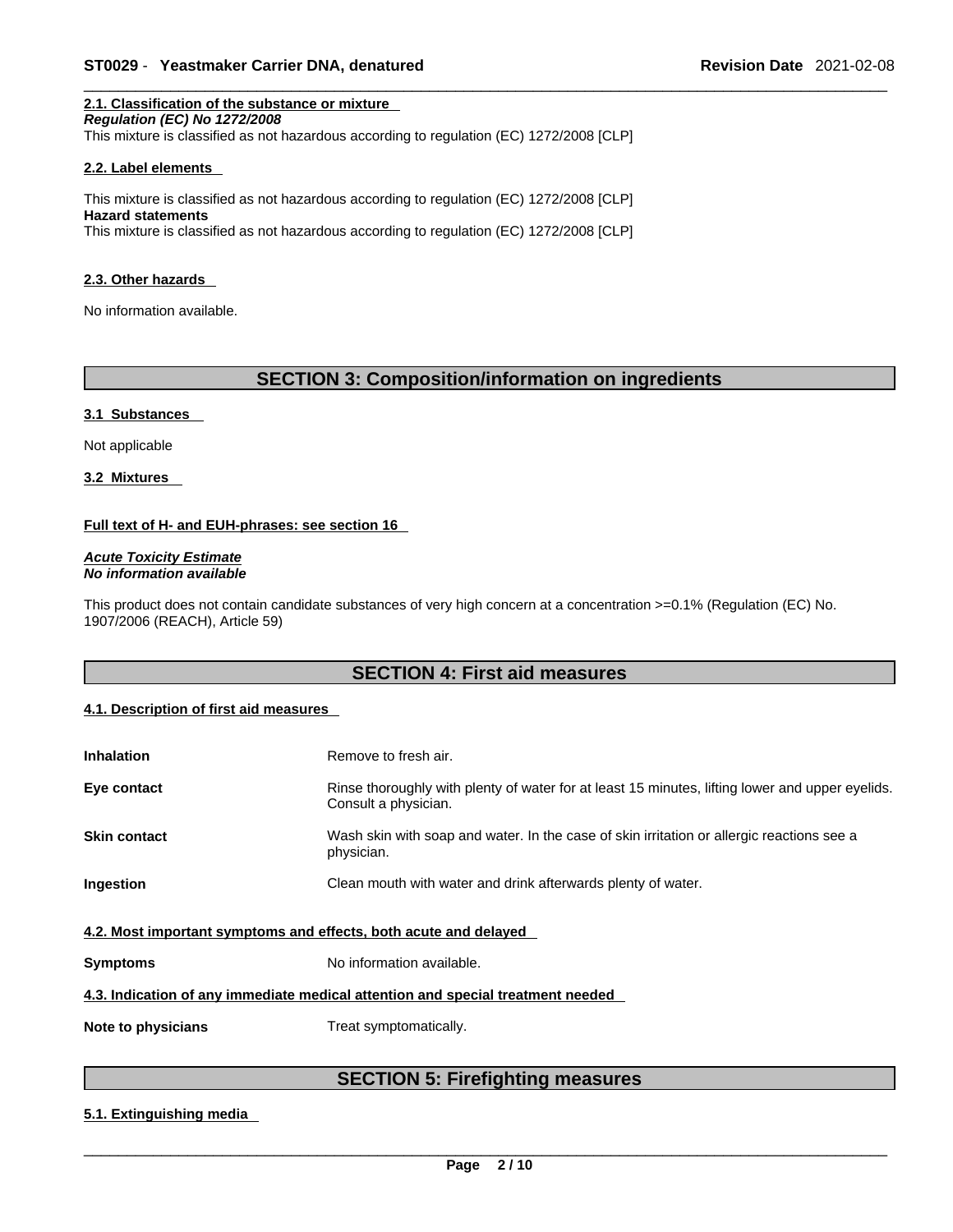| <b>Suitable Extinguishing Media</b>                                                                                                                                                        | Use extinguishing measures that are appropriate to local circumstances and the<br>surrounding environment. |  |
|--------------------------------------------------------------------------------------------------------------------------------------------------------------------------------------------|------------------------------------------------------------------------------------------------------------|--|
| CAUTION: Use of water spray when fighting fire may be inefficient.<br><b>Large Fire</b>                                                                                                    |                                                                                                            |  |
| Unsuitable extinguishing media                                                                                                                                                             | Do not scatter spilled material with high pressure water streams.                                          |  |
| 5.2. Special hazards arising from the substance or mixture                                                                                                                                 |                                                                                                            |  |
| Specific hazards arising from the<br>chemical                                                                                                                                              | No information available.                                                                                  |  |
| 5.3. Advice for firefighters                                                                                                                                                               |                                                                                                            |  |
| Firefighters should wear self-contained breathing apparatus and full firefighting turnout<br>Special protective equipment for<br>fire-fighters<br>gear. Use personal protection equipment. |                                                                                                            |  |
|                                                                                                                                                                                            | <b>SECTION 6: Accidental release measures</b>                                                              |  |
|                                                                                                                                                                                            | 6.1. Personal precautions, protective equipment and emergency procedures                                   |  |
| <b>Personal precautions</b>                                                                                                                                                                | Ensure adequate ventilation.                                                                               |  |
| For emergency responders                                                                                                                                                                   | Use personal protection recommended in Section 8.                                                          |  |
| 6.2. Environmental precautions                                                                                                                                                             |                                                                                                            |  |
| <b>Environmental precautions</b>                                                                                                                                                           | See Section 12 for additional Ecological Information.                                                      |  |
| 6.3. Methods and material for containment and cleaning up                                                                                                                                  |                                                                                                            |  |
| <b>Methods for containment</b>                                                                                                                                                             | Prevent further leakage or spillage if safe to do so.                                                      |  |
| Methods for cleaning up                                                                                                                                                                    | Take up mechanically, placing in appropriate containers for disposal.                                      |  |
| Prevention of secondary hazards                                                                                                                                                            | Clean contaminated objects and areas thoroughly observing environmental regulations.                       |  |
| 6.4. Reference to other sections                                                                                                                                                           |                                                                                                            |  |
| <b>Reference to other sections</b>                                                                                                                                                         | See section 8 for more information. See section 13 for more information.                                   |  |
|                                                                                                                                                                                            | <b>SECTION 7: Handling and storage</b>                                                                     |  |
| 7.1. Precautions for safe handling                                                                                                                                                         |                                                                                                            |  |
| Advice on safe handling                                                                                                                                                                    | Ensure adequate ventilation.                                                                               |  |

**General hygiene considerations** Handle in accordance with good industrial hygiene and safety practice.

### **7.2. Conditions for safe storage, including any incompatibilities**

**Storage Conditions** Keep container tightly closed in a dry and well-ventilated place.

### **7.3. Specific end use(s)**

**Identified uses**

## **SECTION 8: Exposure controls/personal protection**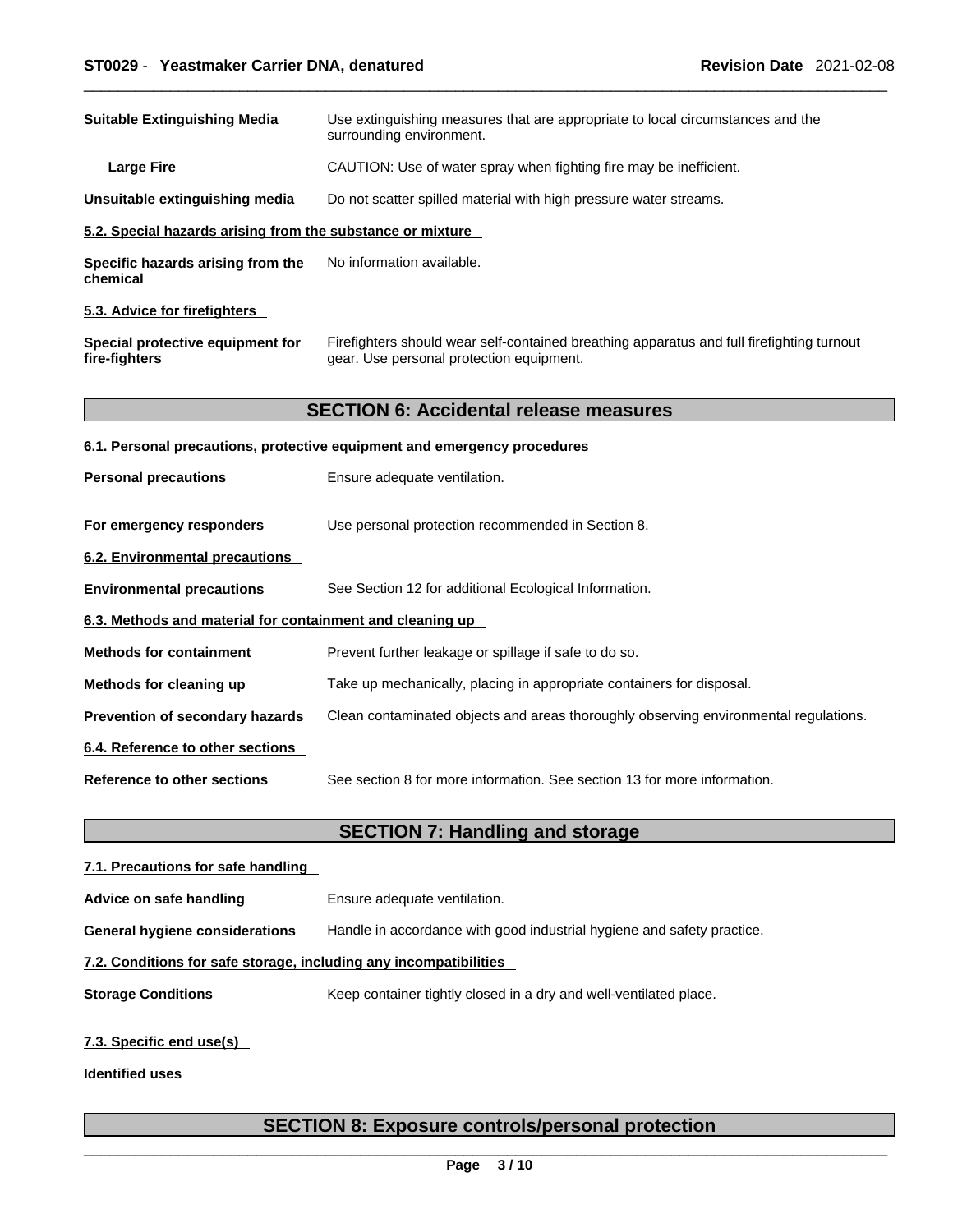| 8.1. Control parameters                                                              |                                                                                                                                                                             |
|--------------------------------------------------------------------------------------|-----------------------------------------------------------------------------------------------------------------------------------------------------------------------------|
| <b>Exposure Limits</b>                                                               | This product, as supplied, does not contain any hazardous materials with occupational<br>exposure limits established by the region specific regulatory bodies.              |
| <b>Biological occupational exposure limits</b><br>regulatory bodies.                 | This product, as supplied, does not contain any hazardous materials with biological limits established by the region specific                                               |
| Derived No Effect Level (DNEL)<br><b>Predicted No Effect Concentration</b><br>(PNEC) | No information available.<br>No information available.                                                                                                                      |
| 8.2. Exposure controls                                                               |                                                                                                                                                                             |
| <b>Personal Protective Equipment</b>                                                 |                                                                                                                                                                             |
| <b>Eye/face protection</b>                                                           | No special protective equipment required.                                                                                                                                   |
| Skin and body protection                                                             | No special protective equipment required.                                                                                                                                   |
| <b>Respiratory protection</b>                                                        | No protective equipment is needed under normal use conditions. If exposure limits are<br>exceeded or irritation is experienced, ventilation and evacuation may be required. |
| General hygiene considerations                                                       | Handle in accordance with good industrial hygiene and safety practice.                                                                                                      |
| <b>Environmental exposure controls</b>                                               | No information available.                                                                                                                                                   |

# **SECTION 9: Physical and chemical properties**

#### **9.1. Information on basic physical and chemical properties**

| <b>Viscous</b><br>Appearance<br>Color<br>Clear<br>Odorless.<br>Odor<br><b>Odor Threshold</b><br>No information available<br>Remarks • Method<br><b>Property</b><br><b>Values</b><br>None known<br>No data available<br>Melting point / freezing point<br>No data available<br>None known<br>Boiling point/boiling range (°C) |  |
|------------------------------------------------------------------------------------------------------------------------------------------------------------------------------------------------------------------------------------------------------------------------------------------------------------------------------|--|
|                                                                                                                                                                                                                                                                                                                              |  |
|                                                                                                                                                                                                                                                                                                                              |  |
|                                                                                                                                                                                                                                                                                                                              |  |
|                                                                                                                                                                                                                                                                                                                              |  |
|                                                                                                                                                                                                                                                                                                                              |  |
|                                                                                                                                                                                                                                                                                                                              |  |
|                                                                                                                                                                                                                                                                                                                              |  |
| Flammability (solid, gas)<br>None known<br>No data available                                                                                                                                                                                                                                                                 |  |
| None known<br><b>Flammability Limit in Air</b>                                                                                                                                                                                                                                                                               |  |
| <b>Upper flammability limit:</b><br>No data available                                                                                                                                                                                                                                                                        |  |
| Lower flammability limit:<br>No data available                                                                                                                                                                                                                                                                               |  |
| <b>Flash point</b><br>No data available<br>Open cup                                                                                                                                                                                                                                                                          |  |
| <b>Autoignition temperature</b><br>No data available<br>None known                                                                                                                                                                                                                                                           |  |
| None known<br><b>Decomposition temperature</b>                                                                                                                                                                                                                                                                               |  |
| None known<br>рH                                                                                                                                                                                                                                                                                                             |  |
| No data available<br>No information available<br>pH (as aqueous solution)                                                                                                                                                                                                                                                    |  |
| None known<br><b>Kinematic viscosity</b><br>No data available                                                                                                                                                                                                                                                                |  |
| <b>Dynamic Viscosity</b><br>None known<br>No data available                                                                                                                                                                                                                                                                  |  |
| None known<br><b>Water solubility</b><br>No data available                                                                                                                                                                                                                                                                   |  |
| Solubility in other solvents<br>None known<br>No data available                                                                                                                                                                                                                                                              |  |
| <b>Partition coefficient</b><br>None known<br>No data available                                                                                                                                                                                                                                                              |  |
| None known<br>No data available<br>Vapor pressure                                                                                                                                                                                                                                                                            |  |
| <b>Relative density</b><br>None known                                                                                                                                                                                                                                                                                        |  |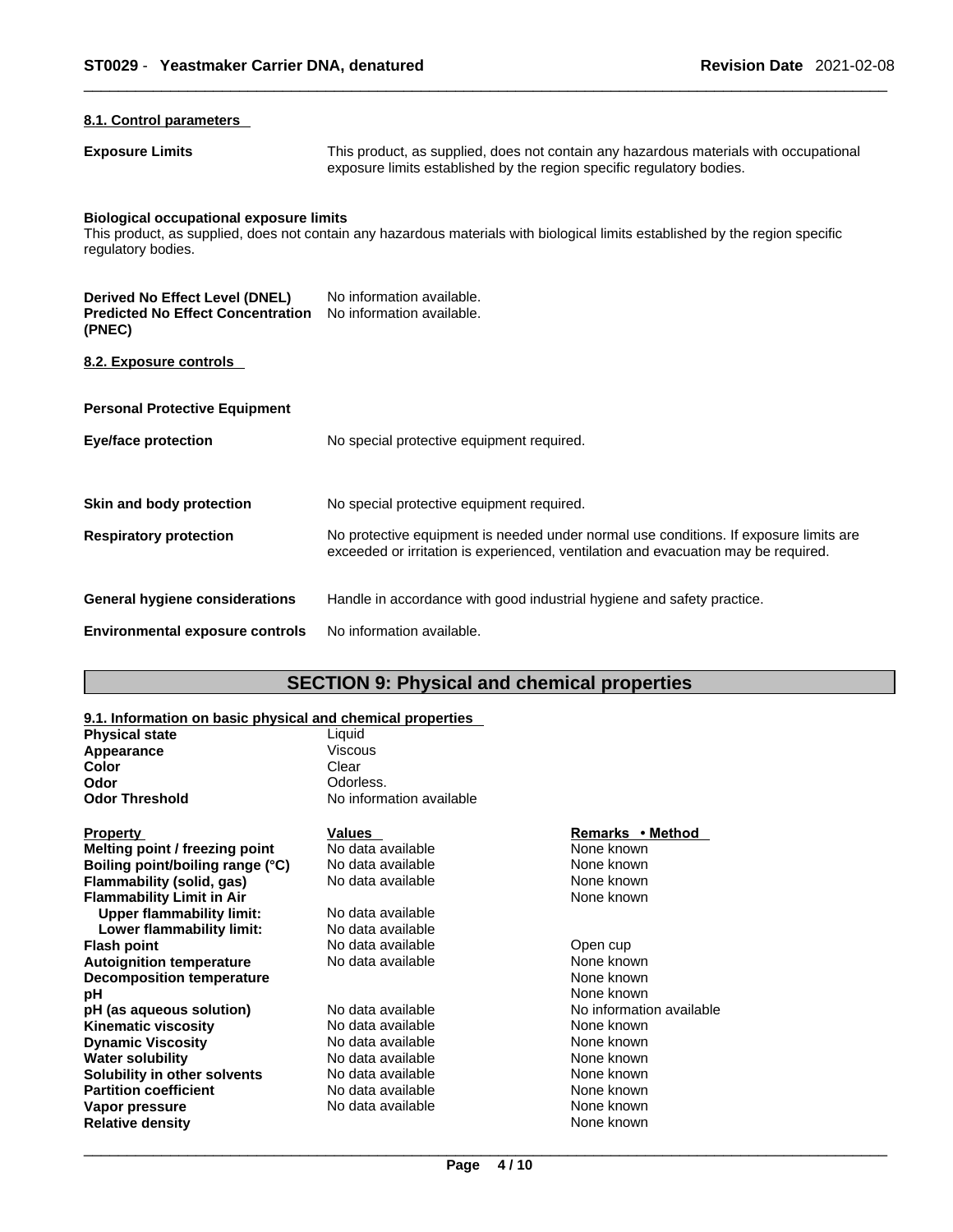| No data available        |
|--------------------------|
| No data available        |
| No data available        |
|                          |
| No information available |
| No information available |
|                          |

### **9.2. Other information**

*9.2.1. Information with regard to physical hazard classes* Not applicable

*9.2.2. Other safety characteristics* No information available

| <b>SECTION 10: Stability and reactivity</b> |  |
|---------------------------------------------|--|
|---------------------------------------------|--|

**None known** 

### **10.1. Reactivity**

**Reactivity No information available.** 

**10.2. Chemical stability** 

**Stability** Stable under normal conditions.

**Explosion Data Sensitivity to mechanical impact** None. **Sensitivity to static discharge** None.

**10.3. Possibility of hazardous reactions**

**Possibility of hazardous reactions** None under normal processing.

**10.4. Conditions to avoid** 

**Conditions to avoid** None known based on information supplied.

**10.5. Incompatible materials**

**Incompatible materials** None known based on information supplied.

### **10.6. Hazardous decomposition products**

**Hazardous Decomposition Products** None known based on information supplied.

### **SECTION 11: Toxicological information**

### **11.1. Information on hazard classes as defined in Regulation (EC) No 1272/2008**

### **Information on likely routes of exposure**

### **Product Information**

| <b>Inhalation</b>   | Specific test data for the substance or mixture is not available. |
|---------------------|-------------------------------------------------------------------|
| Eye contact         | Specific test data for the substance or mixture is not available. |
| <b>Skin contact</b> | Specific test data for the substance or mixture is not available. |
| Ingestion           | Specific test data for the substance or mixture is not available. |

**<u>Symptoms related to the physical, chemical and toxicological characteristics</u>**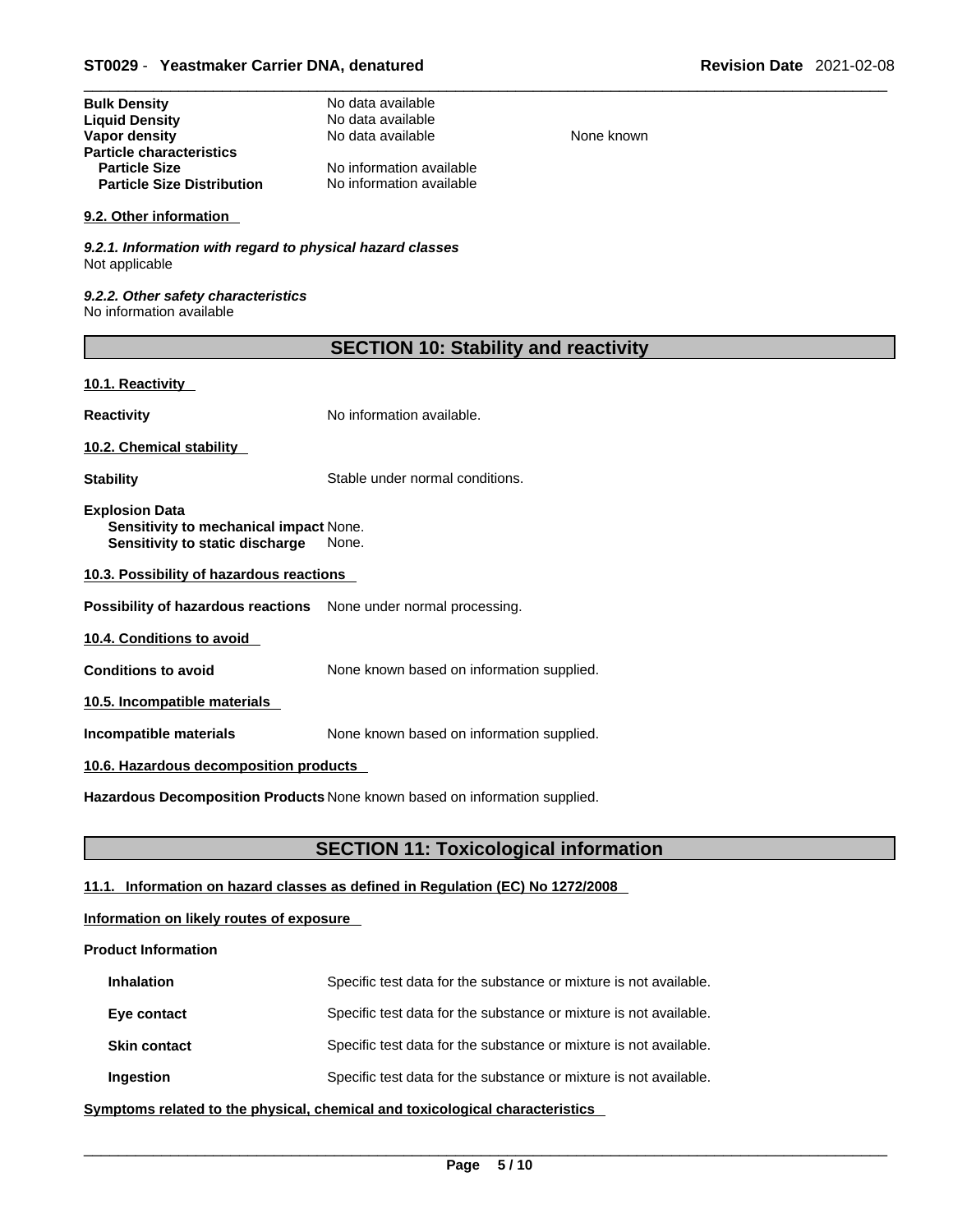**Symptoms** No information available.

**Numerical measures of toxicity**

**Acute toxicity** 

|                                         | Delayed and immediate effects as well as chronic effects from short and long-term exposure |  |
|-----------------------------------------|--------------------------------------------------------------------------------------------|--|
| <b>Skin corrosion/irritation</b>        | No information available.                                                                  |  |
| Serious eye damage/eye irritation       | No information available.                                                                  |  |
| Respiratory or skin sensitization       | No information available.                                                                  |  |
| Germ cell mutagenicity                  | No information available.                                                                  |  |
| Carcinogenicity                         | No information available.                                                                  |  |
| <b>Reproductive toxicity</b>            | No information available.                                                                  |  |
| <b>STOT - single exposure</b>           | No information available.                                                                  |  |
| <b>STOT - repeated exposure</b>         | No information available.                                                                  |  |
| <b>Aspiration hazard</b>                | No information available.                                                                  |  |
| 11.2. Information on other hazards      |                                                                                            |  |
| 11.2.1. Endocrine disrupting properties |                                                                                            |  |
| <b>Endocrine disrupting properties</b>  | No information available.                                                                  |  |
| 11.2.2. Other information               |                                                                                            |  |
| Other adverse effects                   | No information available.                                                                  |  |
|                                         | <b>SECTION 12: Ecological information</b>                                                  |  |
| 12.1. Toxicity                          |                                                                                            |  |
| <b>Ecotoxicity</b>                      | The environmental impact of this product has not been fully investigated.                  |  |
| <b>Unknown aquatic toxicity</b>         | Contains 0.846 % of components with unknown hazards to the aquatic environment.            |  |
| 12.2. Persistence and degradability     |                                                                                            |  |
| <b>Persistence and degradability</b>    | No information available.                                                                  |  |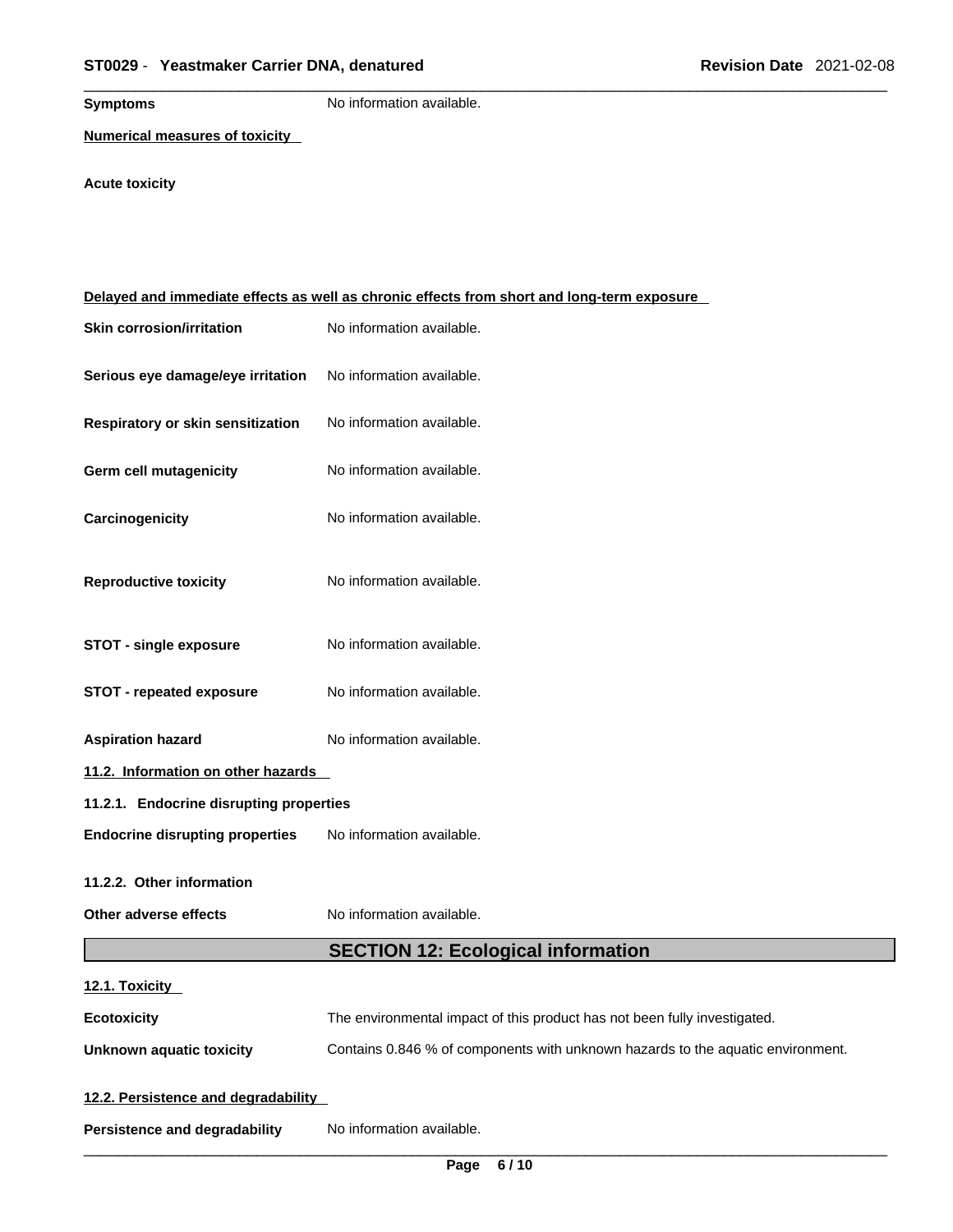### **12.3. Bioaccumulative potential**

**Bioaccumulation** No information available.

**12.4. Mobility in soil** 

**Mobility in soil** No information available.

**12.5. Results of PBT and vPvB assessment**

**PBT** and **vPvB** assessment No information available.

### **12.6. Endocrine disrupting properties**

**Endocrine disrupting properties** No information available.

### **12.7. Other adverse effects**

No information available.

### **SECTION 13: Disposal considerations**

### **13.1. Waste treatment methods**

| Waste from residues/unused | Dispose of in accordance with local regulations. Dispose of waste in accordance with |
|----------------------------|--------------------------------------------------------------------------------------|
| products                   | environmental legislation.                                                           |
| Contaminated packaging     | Do not reuse empty containers.                                                       |

# **SECTION 14: Transport information**

| <b>IATA</b>                |                                   |                          |
|----------------------------|-----------------------------------|--------------------------|
|                            | 14.1 UN number or ID number       | Not regulated            |
|                            | 14.2 UN proper shipping name      | No information available |
|                            | 14.3 Transport hazard class(es)   | Not regulated            |
| 14.4 Packing group         |                                   | Not regulated            |
| 14.5 Environmental hazards |                                   | Not applicable           |
|                            | 14.6 Special precautions for user |                          |
| <b>Special Provisions</b>  |                                   | None                     |
| <b>IMDG</b>                |                                   |                          |
|                            | 14.1 UN number or ID number       | Not regulated            |
|                            | 14.2 UN proper shipping name      | No information available |
|                            | 14.3 Transport hazard class(es)   | Not regulated            |
| 14.4 Packing group         |                                   | Not regulated            |
| 14.5 Environmental hazards |                                   | Not applicable           |
|                            | 14.6 Special precautions for user |                          |
| <b>Special Provisions</b>  |                                   | None                     |
|                            | 14.7 Maritime transport in bulk   | No information available |
|                            | according to IMO instruments      |                          |
| <b>RID</b>                 |                                   |                          |
|                            | 14.1 UN number or ID number       | Not regulated            |
|                            | 14.2 UN proper shipping name      | No information available |
|                            | 14.3 Transport hazard class(es)   | Not regulated            |
| 14.4 Packing group         |                                   | Not regulated            |
| 14.5 Environmental hazards |                                   | Not applicable           |
|                            | 14.6 Special precautions for user |                          |
|                            |                                   |                          |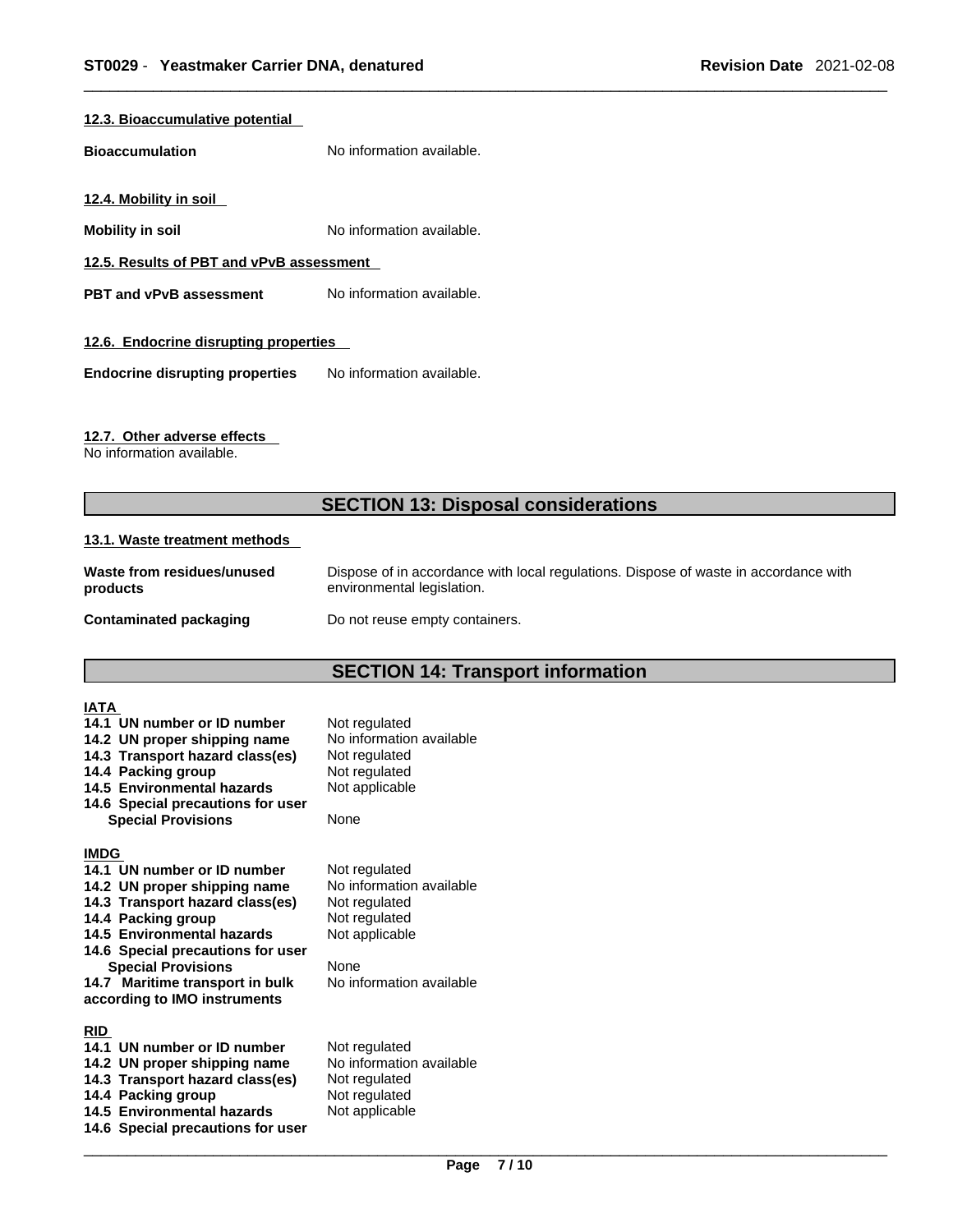| <b>Special Provisions</b>         | None                     |
|-----------------------------------|--------------------------|
| <b>ADR</b>                        |                          |
| 14.1 UN number or ID number       | Not regulated            |
| 14.2 UN proper shipping name      | No information available |
| 14.3 Transport hazard class(es)   | Not regulated            |
| 14.4 Packing group                | Not regulated            |
| 14.5 Environmental hazards        | Not applicable           |
| 14.6 Special precautions for user |                          |
| <b>Special Provisions</b>         | None                     |

### **SECTION 15: Regulatory information**

### **15.1. Safety, health and environmental regulations/legislation specific for the substance or mixture**

#### **European Union**

Take note of Directive 98/24/EC on the protection of the health and safety of workers from the risks related to chemical agents at work.

#### **Authorizations and/or restrictions on use:**

This product does not contain substances subject to authorization (Regulation (EC) No. 1907/2006 (REACH), Annex XIV) This product does not contain substances subject to restriction (Regulation (EC) No. 1907/2006 (REACH), Annex XVII)

#### **Persistent Organic Pollutants**

Not applicable

**Ozone-depleting substances (ODS) regulation (EC) 1005/2009**

Not applicable

| <b>International Inventories</b> |  |
|----------------------------------|--|
| <b>TSCA</b>                      |  |
| <b>DSL/NDSL</b>                  |  |
| <b>EINECS/ELINCS</b>             |  |
| <b>ENCS</b>                      |  |
| <b>IECSC</b>                     |  |
| <b>KECL</b>                      |  |
| <b>PICCS</b>                     |  |
| <b>AICS</b>                      |  |

 **Legend:** 

 **TSCA** - United States Toxic Substances Control Act Section 8(b) Inventory  **DSL/NDSL** - Canadian Domestic Substances List/Non-Domestic Substances List  **EINECS/ELINCS** - European Inventory of Existing Chemical Substances/European List of Notified Chemical Substances  **ENCS** - Japan Existing and New Chemical Substances  **IECSC** - China Inventory of Existing Chemical Substances  **KECL** - Korean Existing and Evaluated Chemical Substances  **PICCS** - Philippines Inventory of Chemicals and Chemical Substances  **AICS** - Australian Inventory of Chemical Substances

### **15.2. Chemical safety assessment**

**Chemical Safety Assessment** No information available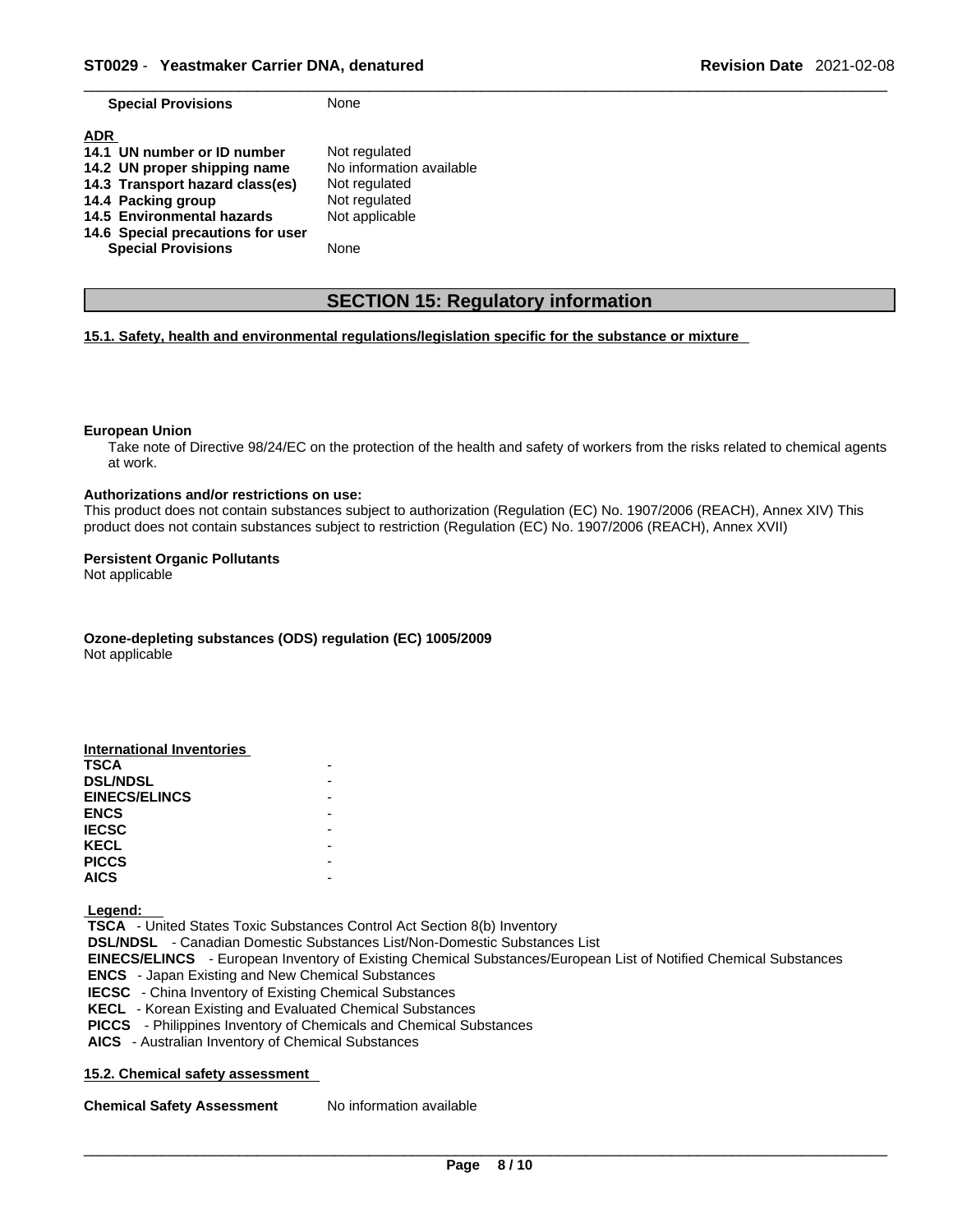### **SECTION 16: Other information**

#### **Key or legend to abbreviations and acronyms used in the safety data sheet**

#### **Legend**

SVHC: Substances of Very High Concern for Authorization:

### **Legend Section 8: EXPOSURE CONTROLS/PERSONAL PROTECTION**

| TWA     | Time weighted average | STEL | Short term exposure limit |
|---------|-----------------------|------|---------------------------|
| Ceiling | Maximum limit value   |      | Skin designation          |

| <b>I</b> Method Used      |
|---------------------------|
| Calculation method        |
| Calculation method        |
| Calculation method        |
| Calculation method        |
| Calculation method        |
| <b>Calculation method</b> |
| Calculation method        |
| Calculation method        |
| Calculation method        |
| Calculation method        |
| Calculation method        |
| <b>Calculation method</b> |
| Calculation method        |
| Calculation method        |
| Calculation method        |
| Calculation method        |
| <b>Calculation method</b> |
| Calculation method        |
|                           |

#### **Key literature references and sources for data used to compile the SDS**

Agency for Toxic Substances and Disease Registry (ATSDR) U.S. Environmental Protection Agency ChemView Database European Food Safety Authority (EFSA) EPA (Environmental Protection Agency) Acute Exposure Guideline Level(s) (AEGL(s)) U.S. Environmental Protection Agency Federal Insecticide, Fungicide, and Rodenticide Act U.S. Environmental Protection Agency High Production Volume Chemicals Food Research Journal Hazardous Substance Database International Uniform Chemical Information Database (IUCLID) Japan GHS Classification Australia National Industrial Chemicals Notification and Assessment Scheme (NICNAS) NIOSH (National Institute for Occupational Safety and Health) National Library of Medicine's ChemID Plus (NLM CIP) National Library of Medicine's PubMed database (NLM PUBMED) National Toxicology Program (NTP) New Zealand's Chemical Classification and Information Database (CCID) Organization for Economic Co-operation and Development Environment, Health, and Safety Publications Organization for Economic Co-operation and Development High Production Volume Chemicals Program Organization for Economic Co-operation and Development Screening Information Data Set World Health Organization

### **Revision Date** 2021-02-08

#### **This safety data sheet complies with the requirements of Regulation (EC) No. 1907/2006**

**Disclaimer**